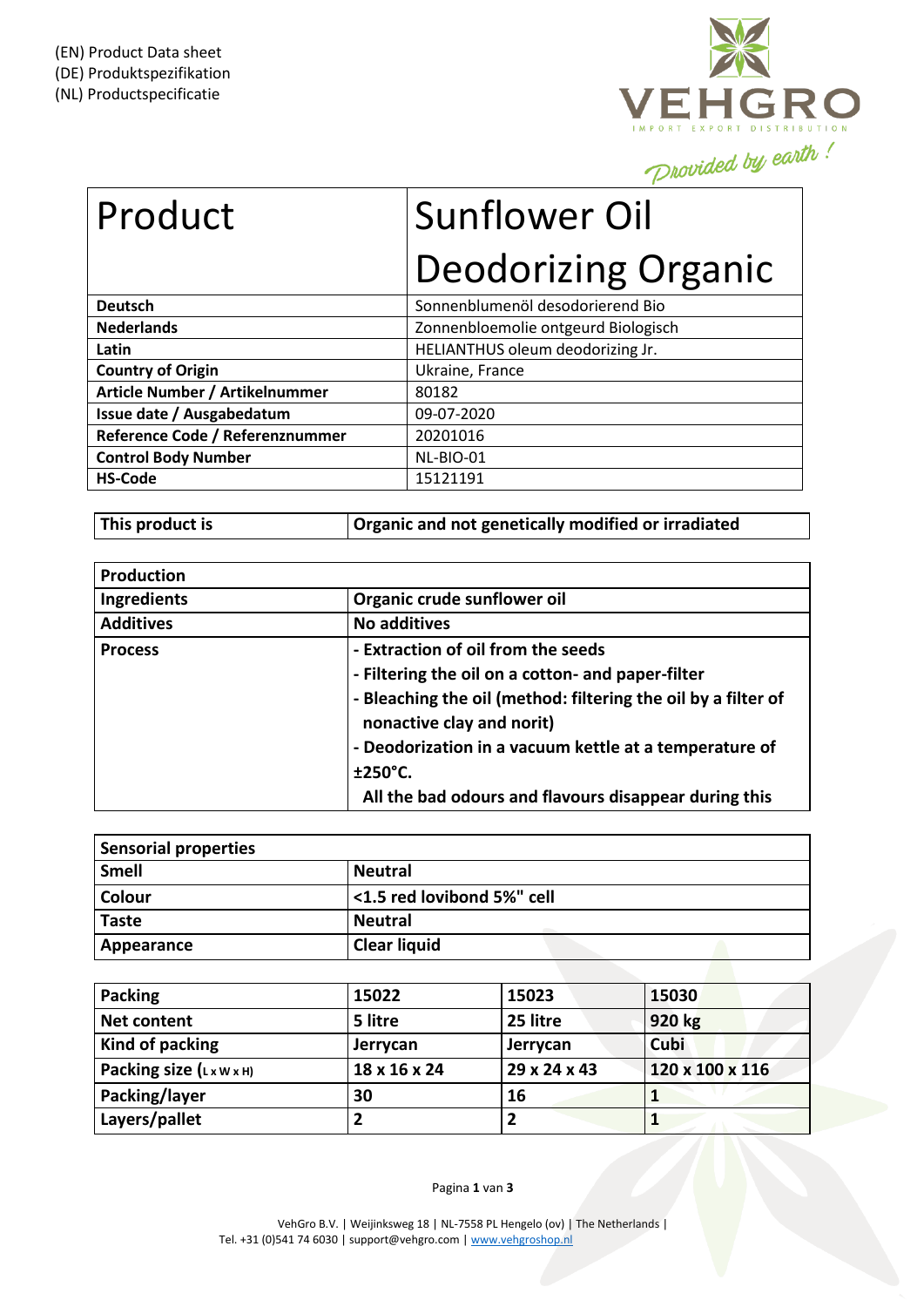

| <b>Shelf life</b>         |                            |
|---------------------------|----------------------------|
| <b>Storage conditions</b> | Cool (<20°C) dry and dark  |
| <b>Maximum shelf life</b> | 12 months after production |

| Nutritional values (per 100 gram) |                            | (from supplier) |
|-----------------------------------|----------------------------|-----------------|
| <b>Energy</b>                     | 3760 kJ<br><b>900 kCal</b> |                 |
| Protein (g)                       | 0                          |                 |
| $ $ Fat $(g)$                     | 100                        | Saturated: 9 %  |
| Carbohydrates (g)                 | 0                          | Sugars: 0       |
| Dietary fibre (g)                 | 0                          |                 |
| Salt (g)                          | 0                          |                 |

| <b>Analytical properties</b> |                                                                                                         |
|------------------------------|---------------------------------------------------------------------------------------------------------|
| Moisture (%)                 | < 0.1                                                                                                   |
| Peroxide value (me/kg)       | < 2.0 (at loading point)                                                                                |
| <b>FFA (%)</b>               | < 0.2 (at loading point)                                                                                |
| <b>Iodine Value</b>          | 78-90                                                                                                   |
| Specific Gravity (20°C)      | $0.917 - 0.924$                                                                                         |
| Fat analysis (%)             | C16:0<br>$2.6 - 5$<br>C18:0<br>$2.9 - 6.2$<br>C18:1<br>80-90.7<br>C18:2<br>$2.1 - 17$<br>C18:3<br>< 0.3 |
|                              | C22:0<br>< 1.6                                                                                          |

| <b>Microbiological Properties</b> |        |  |
|-----------------------------------|--------|--|
| Total Plate Count (cfu/g)         | < 100  |  |
| Yeast & Moulds (cfu/g)            | < 100  |  |
| Enterobacteriaceae (cfu/g)        | Absent |  |
| E. Coli (cfu/g)                   | Absent |  |
| Salmonella (cfu/25g)              | Absent |  |

Pagina **2** van **3**